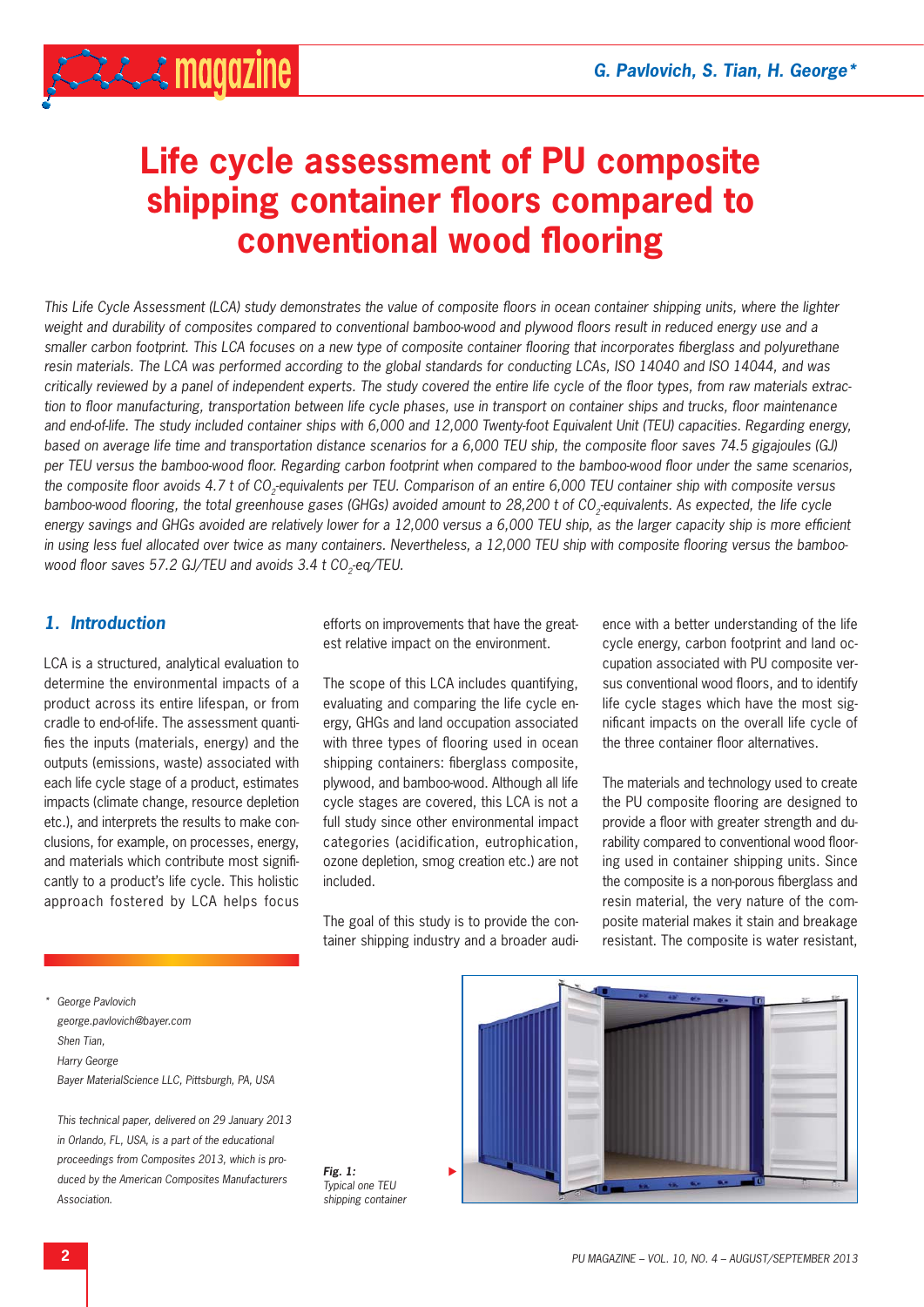

does not de-laminate, can not be infested with insects that may cause disease and damage structures, and it is highly flame resistant. It was realized that the lighter weight of the composite flooring could have energy and environmental benefits associated with reduced fuel consumption. Alternatively, the lighter weight also provides the possibility of adding more cargo weight up to the maximum payload equal to the standard maximum gross weight.

This study compares two environmental aspects often of interest and relevance to the logistics community: energy use (measured as net calorific value) and GHGs (measured in CO<sub>2</sub>-equivalents). In addition, land occupation (land required for cultivation/manufacturing) was estimated for the composite flooring compared to conventional plywood and bamboo-wood.

# **2. Container unit and floor** *overview*

In the logistics industry, a TEU describes the unit of capacity of an intermodal container with the dimensions 20 x 8 feet. Intermodal containers are those that can be readily transferred between different modes of transportation such as container ships, trains and trucks. They are typically made of steel except for the flooring, and contain several major parts, including two corrugated sheet steel side walls welded to structural top and bottom side rails and end frames of fabricated steel sections, a corrugated steel wall at one end, and a corrugated or flat steel roof. Figure 1 shows a typical steel shipping container.

The overall dimensions of the container floor are 5.856 x 2.320 m. Flooring is attached to the cross members in pieces with screws or bolts. The conventional container floor is made from plywood or bamboo-wood materials. For example, the wood container floors typically are installed in six pieces, each fastened with screws to the steel I-beams on the bottom of the container, with four pieces measuring 2.4 x 1.16 m and two pieces measuring approximately 1.06 x 1.16 m. Two types

of repair are typically needed: repair of rusted or dented metal walls/roofs, and repair/replacement of the floors. The floor repair process includes cutting out the damaged parts and replacement with new material.

For the purpose of this LCA, both container manufacturers and floor manufacturers for all types of floor are assumed to be located in Eastern China. Repair facilities are assumed to be in China for business logistics reasons (e. g. floor raw material availability and labor costs). Since the floors are subject to the greatest wear during use as a result of frequent contact with fork-lift trucks, pallets and cargo, damage often occurs that requires floor replacement prior to replacement of the entire steel container.

#### **2.1 Composite floor manufacturing.** *maintenance, and end-of-life*

The fiberglass composite floor is manufactured using a pultrusion process. The key raw material is fiberglass in the form of strands as the reinforcement material, which are combined with lesser amounts of PU chemicals as matrix resins. Before the manufacturing starts, fiberglass strands are pulled manually through an injection box, with  $1.5$  % of the input fiberglass assumed to be pre-manufactured waste raw material. When the production begins, the strands are continuously pulled through an injection box via a mechanical puller, where they are wetted by the polyurethane liquid resin, which is a mixture of methylene diphenyl diisocyanate (MDI) and a polyether polyol blend.

The polyurethane resin raw materials are stored, mixed, and then piped to the injection box at room temperature. After that, the resin-saturated fiberglass is then pulled through a heated die where pressure and heat cure the resin, creating a flat floor panel. After the panel sections harden, they are cut with saws into desired lengths. The amount of manufacturing scrap is assumed to be 1.5 % of the product manufactured. Ventilation systems collect odors and dust at both the injection box and heated die area, and a vacuum is installed to collect dust at the place where floor panels are cut.

The composite floor is designed to last the entire 20 years life of a container in shipping service. The strength of the composite floor was verified with testing in excess of the requirements of ISO/TC-104-1496.1, as the floor board test was carried out with a test load of 7,260 kg. Regarding service life, tests by a composite floor manufacturer showed that the composite can last many decades, i. e. well beyond the 20 years expected service life of an ocean container. The test results were based on using the composite flooring in truck floors where cargo was repeatedly loaded and unloaded, and the number of loading/unloading cycles for truck service was correlated to that expected for cycles in a container ship. Since the steel part of a container is typically faded, rusted or damaged within 15 – 18 years of shipping use, the container floor is eventually removed and recycled/reused or landfilled. Thus, even though the composite can last more than 20 years in this analysis, its primary service life is limited by a container shipping service life of 15–18 years.

During its primary service life time, total repairs covering 8 % of the composite floor  $(1.115 \text{ m}^2 \text{ or } 12 \text{ ft}^2)$  are assumed. At end of life, it is assumed that 50 % of the composite floor removed from containers will be reused or recycled and the other 50 % will be disposed in a landfill. As a result of its durability, it should be noted that the composite floor can last for decades and find potential use similar to wood floors in many other applications beyond container floors.

#### 2.2 Plywood floor manufacturing, *maintenance, and end-of-life*

The key raw materials are Apitong wood for laminated plywood layers and urea formaldehyde for the binder. For the purpose of this LCA, it is assumed that all the trees are cut from sustainable tree farms in Southeastern Asia and transported to wood floor manufacturing plants in Eastern China.

Although illegal rainforest harvesting may occur, in this study trees are assumed to be from sustainable tree farms in order to estimate land occupied for cultivation. The sus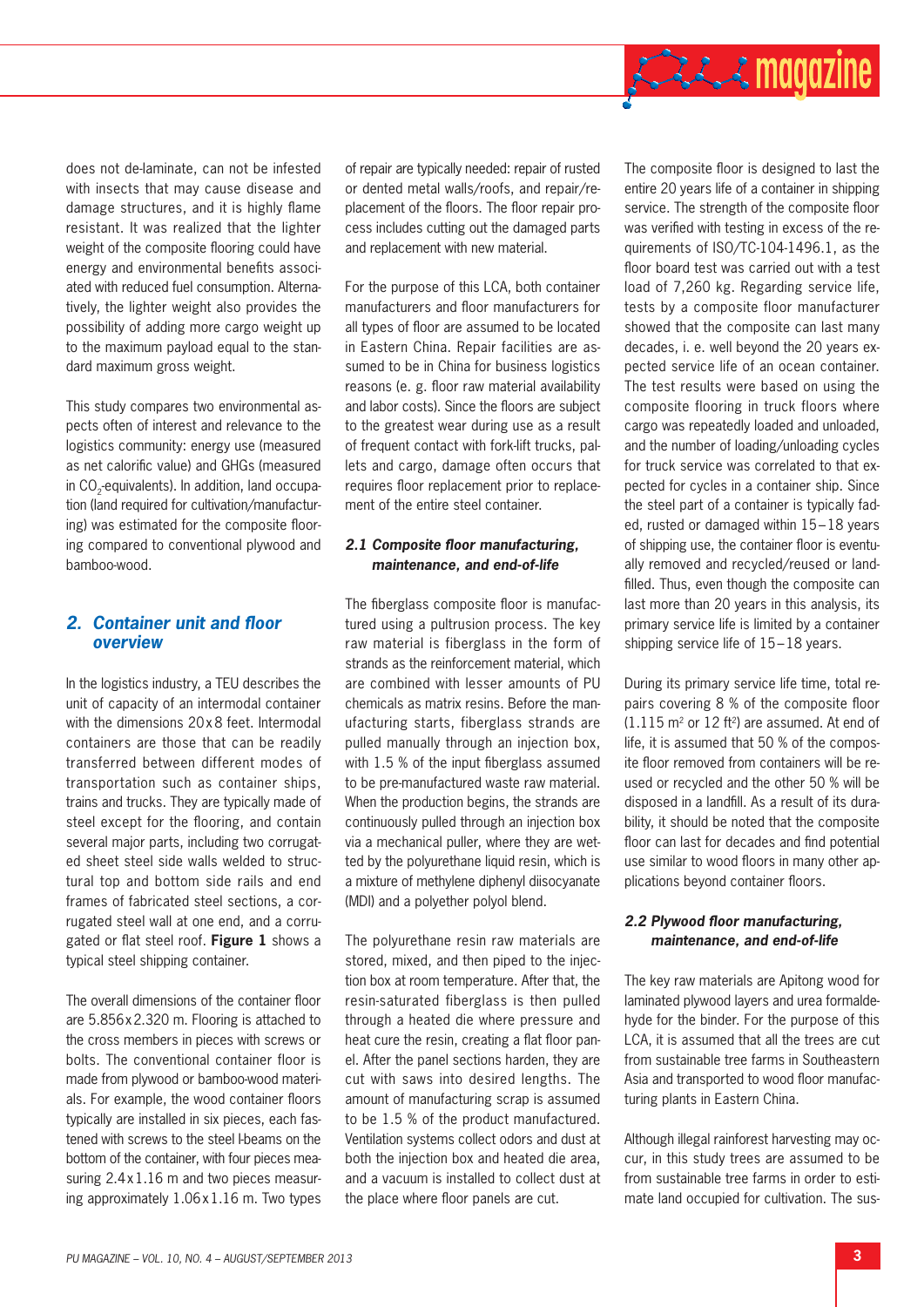tainable tree farm starts with tree nursing in greenhouses followed by trees planted on farm land and cultivated for a certain number of years before cutting. During this period, nutrients are added and regular maintenance is performed. Trees are then cut and transported to wood floor manufacturers. In the meantime, new trees from nursing greenhouses are planted to replace the old trees. The growth period is assumed to be  $15-18$ years. The location of wood log production is assumed to be in Southeastern Asia.

After logs are transported to floor manufacturers, they are sawn, shaped, laminated, smoothed, and assembled or glued. Then, the wood floor pieces are transported to shipping container manufacturers and installed. However, the entire floor is replaced at least once during the service life of a container, as the total repaired area assumed is  $13.48$  m<sup>2</sup>, or 99 % of the floor in one TEU. At end-of-life, plywood flooring is removed and either transported to a landfill or burned as an energy source. In this study, it is assumed that 80 % of the plywood floor is land filled and the other 20  $%$  is burned, including repair pieces in both cases.

## 2.3 Bamboo-wood floor manufactur*ing, maintenance, and end-of-life*

Similar to the plywood floor, bamboo is assumed to be from sustainable bamboo farms. The composition of bamboo-wood flooring is assumed to be 70 % bamboo and 30 % plywood based on data from Kalmar [1]. The cradle-to-gate bamboo manufacturing Life Cycle Inventory (LCI, or compilation of energy, materials and emissions associated with making a product) is based on sustainable practices as described by Vogtländer [2]. In this study of bamboo cultivation processes, gasoline usage is involved but not fertilizer or other materials.

After harvesting, bamboo is transported to a strip manufacturing facility nearby and sliced into strips. The strips are transported to floor manufacturers and processed there into bamboo-wood flooring. The key processes include rough planing, carbonization, drying, processing strips to beam, and activating glue in an oven. Processing energy is all electricity. The only additive is phenol formaldehyde as glue. Finished floors are transported and installed in the container manufacturer's facilities. Although bamboobased floors have been used in the container industry for only the past five years, the total repair and end-of-life scenarios are assumed the same as for plywood floors.

#### *2.4 The functional unit TEU*

For the purpose of this LCA, the functional unit is one TEU dry cargo container floor (5.856 x 2.320 x 0.028 m) transported by ocean-going ships and trucks at a defined distance and service life. The defined transport distance ranges from 180,000 – 300,000 km per year on the ocean plus 7,500 km per year on trucks, and the defined service life ranges from  $15 - 18$  years. The annual transport distance range was based on input from several shipping company experts.

Since the composite floor is a highly engineered system, it has a weight of 250 kg per TEU with minimal variability. Although the floor area covered by the composite floor is the same as that of the wood floors, the composite floor has an I-bar shaped crosssection, as shown in **figure 2.** Both the composite and wood floors are 28 mm thick, but unlike the composite, the wood floors are of a solid cross-section. The mass of the composite floor is determined from its dimensions, and the material's density of  $2,062$  kg/m<sup>3</sup>.

The reference flow is the mass of material used for each type of container floor. The reference flow is important for quantifying the raw materials, energy, and emissions associated with a given mass of floor material.

The mass of the wood floors was obtained from industry literature data, yielding the following reference flow per functional unit for each type of flooring:

- Composite floor  $= 250$  kg
- Plywood floor  $=$  304 kg
- Bamboo-wood floor  $=$  330 kg

# *3. Product system boundaries*

The composite studied is based on production plant data from companies that supply raw materials and companies that manufacture composite floors, as well as literature sources and life cycle inventory databases. Materials and process data (composition, energy consumption, emissions, etc.) for plywood and bamboo-wood floors are from various literature sources. The use phase transportation energy and GHG analyses are based on published industry data for container ships. The life cycle phases include:

- extraction of raw material resources, including cultivation and tree harvesting,
- manufacturing and processing of raw materials,
- container floor manufacturing,
- container floor use in ocean-going container ships and land transport,
- end-of-life for container floors,
- transportation throughout all life cycle phases.

**Figures 3** and **4** show the life cycle stages for the composite floor and the plywood/ bamboo-wood floors, respectively.

Regarding transportation, this includes material transport from the raw material manufacturing plant to the container floor manufacturing plant, then to the container assembly

*Fig. 2: Cross sectional view of composite fl oor (Conforce International)*

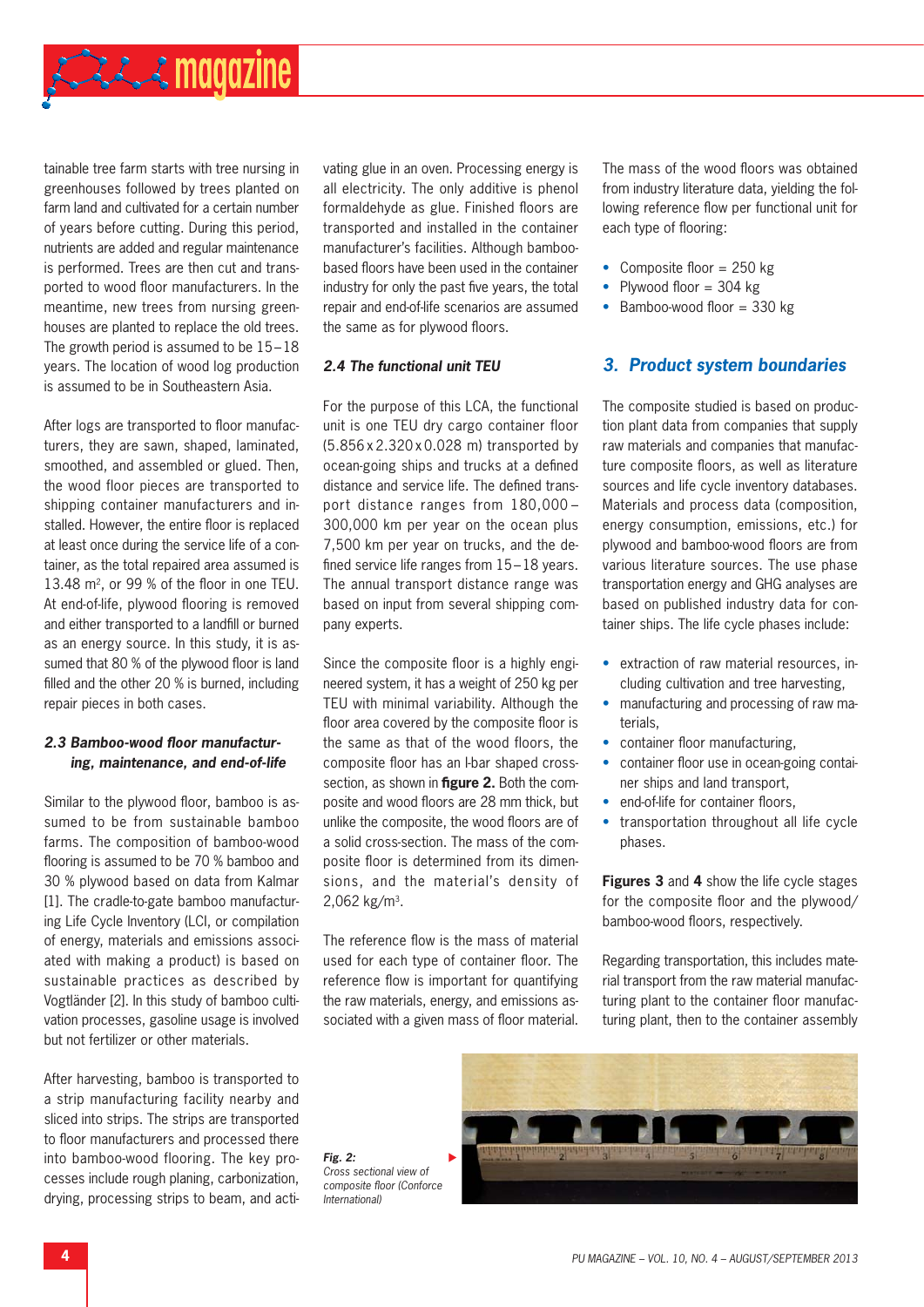plant. Transportation of floor for disposal is also included in this study. Use phase defined in this study includes ocean ship transportation and truck to transport cargo to customers. Two assumptions are made for assembly and repair locations:

- 1) The container assembly plant is assumed to be close to the harbour/port, so no transportation is included from assembly plant to harbour.
- 2) The repair facility is close to the harbour/ port and containers are only repaired when they reach the repair facility. Therefore, no transportation between the floor material manufacturing plant and harbour/port is needed for repair materials. Containers are not transported empty to the port for repair purposes only.

The following phases and materials are excluded from the system boundary of this study:

- Human labour, construction and maintenance of plant facilities and equipment.
- Top coating/varnish of wood container floors, which is relatively minimal. Plywood floors often are not coated but bamboo-wood floors are typically coated. Since the coating is just under 1.1 % of the total bamboo-wood floor mass, it is not a significant contributor to the life cycle.
- Mechanical fasteners (steel), adhesives and sealant used during assembly and installation, assumed to be the same for all three types of floor.
- Floor installation and removal (negligible electric power for drilling/insertion and acetylene/propane torch for removal, applied to all types of floor).
- Packaging material for all floor types (wooden pallets with wrapped boards are scrapped eventually; environmental impacts are negligible compared to the overall life cycle).



*Fig. 4:* Life cycle flow diagram for plywood / bamboo-wood floor



### *3.1 Technological, geographical, and time coverage*

**ALLA magazine** 

Regarding technological coverage, plant site specific data were provided by a composite manufacturer. MDI and polyol data are derived from a study by the American Chemistry Council [3], as this is recent data and similar technology for resin raw materials is used globally. German plant data from the GaBi database [4] is used for fiberglass manufacturing, as data from China is not available. Cradle-to-gate data represents hardwood harvesting and flooring manufactured in the USA and China. The bamboowood floor is a combination of bamboo and plywood. Bamboo data represent bamboo and Strand Woven Bamboo (SWB) floor manufacturing in Western European countries. For any primary data which could not be collected, secondary literature sources are used. Background inventory data sets from recognized databases are utilized for raw materials and other ancillary or process materials, such as the production of chemical feedstocks, fuels such as natural gas and electric power, or regional grid mixes.

Regarding geographical coverage, all three kinds of floors are assumed to be produced in Eastern China. Since LCI data are not available in this region, it is assumed that current manufacturing processes, technology and background data such as electricity generation and natural gas production in China is the same as North America or Western Europe. For the composite floor, MDI and polyol data represent the USA average. Western European data is used for fiberglass and bamboo manufacturing. Hardwood planting and flooring manufacturing data from the Inland Northwest and the Northeast-North Central regions of the USA are representative for plywood container floors. In addition, US background data such as electricity generation and natural gas production are used wherever technically relevant.

Regarding geography and energy consumption for key raw materials used in making the composite floor, MDI and polyol plants are designed, built and operated in China with similar technology and processes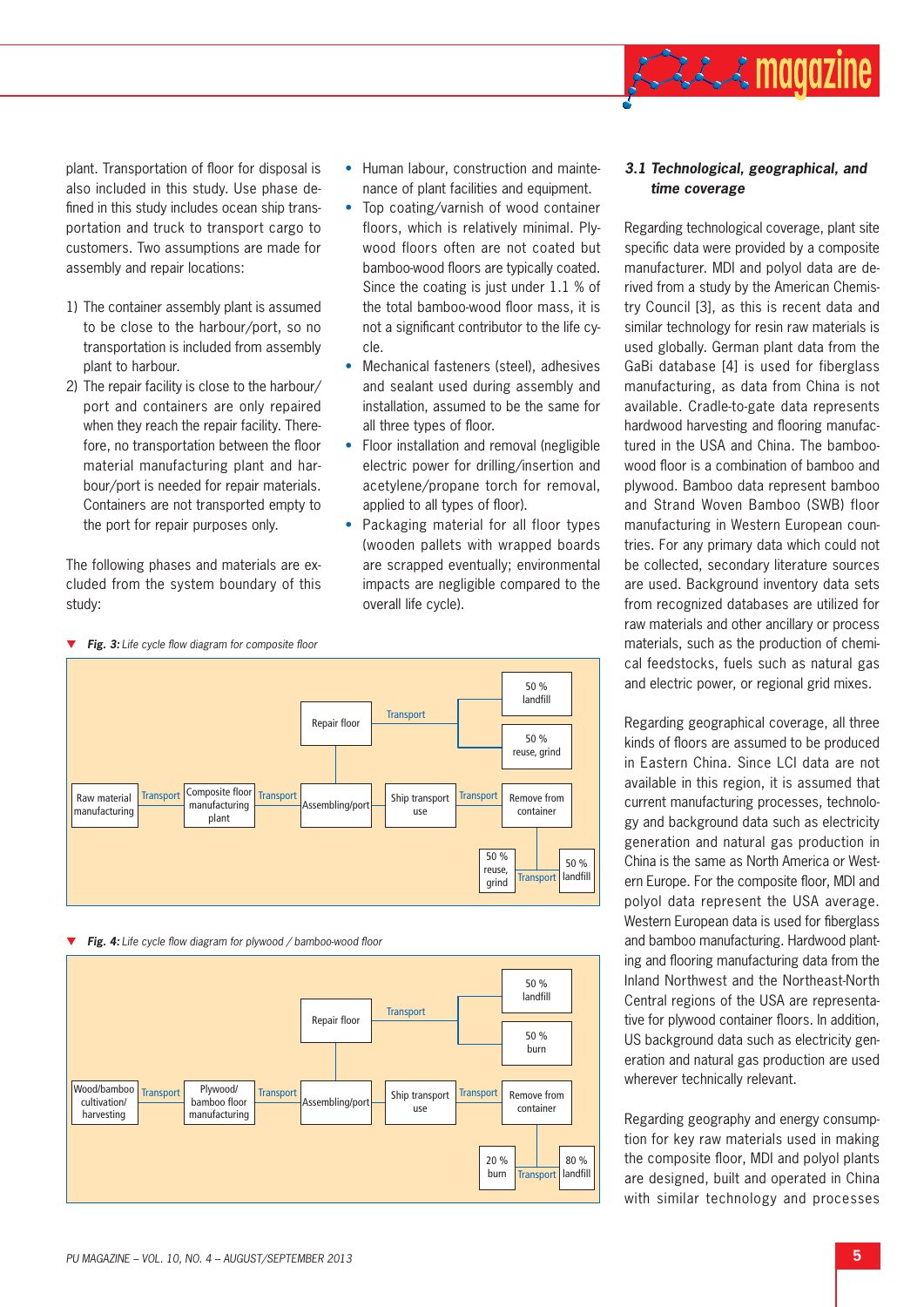

used in the USA (but with newer/more efficient MDI plants in China), so the energy consumption for such operations in China would be expected to be less or similar to those in the USA. Since the fiberglass supplier in China has modern plants that are significantly larger than those on which the data are based (Germany, 2005), it would be expected that the energy consumption per unit of fiberglass produced in China is likely to be less than the European average based on smaller, older plants. Overall, the energy to produce the composite floor in China is expected to be less than or about equal to that required in the USA or Europe.

The impact of a different energy grid mix in China compared to the USA/Europe on GHG emissions is not possible to assess at this time due to lack of data availability. Regarding geographical location and energy consumption/GHG emissions associated with wood floor manufacturing, no data are available on these manufacturing processes in China. Therefore it is not possible to determine the impact on life cycle results for wood floors based on differences in local energy grid mix and practices in China versus those in Europe and the USA. However, given that the use phase transportation energy consumption and GHG generated is significantly greater than the energy used in making the floors, differences in embodied energy/associated GHG would not be expected to impact the overall life cycle results significantly.

Regarding time coverage, primary data were obtained from a polyurethanes raw material supplier and a composite floor manufacturer for their current operational activities and were representative for the year 2010. LCI datasets published in 2010 by Corrim [5] are used for Cradle-to-Gate plywood floor manufacturing. Inventory data for energy and material inputs of the SWB manufacturing process are based on data published in 2010 by Vogtländer [2] and assumed to be current. The data from Vogtländer together with the above-mentioned plywood manufacturing data are used for bamboo-wood floor.

#### *3.2 Key use phase assumptions*

In addition to the functional unit dimensions and mass values, key assumptions for the LCA and especially the use phase (transport on container ship) include the container floor life time or service life, the annual distance that containers are transported, and the composition of the bamboo-wood floors. The data are summarized in **table 1.**

As shown in **table 2,** information on average energy consumption and GHG emissions per metric ton cargo per km travelled were collected for two selected groups of the CMA-CGM fleet from data published on shippingefficiency.org [6].

These representative transportation distances and service life lengths, as well as data on reported energy consumption, are used to determine the use phase energy savings and carbon footprint (GHGs) avoided by the composite floor compared to a plywood floor and a bamboo-wood floor of the composition noted.

#### *3.3 LCIA methodology and impact categories*

Considering data of primary interest to the companies involved and concerns among decision-makers in the industry and the general public, energy consumption, global warming and preservation of natural resources (i. e. primary forests) are selected as relevant midpoint impact categories.

Energy consumption is a measure of resource depletion. Net calorific value (lower heating value) is reported in this study. The difference between higher heating value and lower heating value is that the latent heat of vaporization of water is not taken into account in lower heating value. Efficiencies in energy conversion (e. g. power, heat, steam,

etc.) are taken into account. The unit of measurement is megajoules (MJ).

Global Warming Potential (GWP) is used as a measure of the global warming or climate change effect of GHG emissions, such as CO<sub>2</sub>, methane, and nitrous oxides. These components increase the absorption of radiation emitted by the earth, magnifying the natural greenhouse effect. The GWP estimated in this study is based on the US EPA TRACI impact assessment methodology [7]. The characterization factor of global warming is kg  $CO<sub>2</sub>$ -equivalent.

Land use is the measure of amount of land required to produce a certain amount of product and associated environmental impacts. It includes impacts on biodiversity and the life support function of the biosphere. In addition, agricultural or non-agricultural land use can be addressed in LCA studies. However, in this study, the impact of land use is limited to the amount of land occupied for cultivating trees and manufacturing flooring. Therefore, the term land occupation is more appropriate to express results associated with estimating land occupied for cultivation and manufacturing.

#### *3.4 Data sources and collection*

The key data sources used in this study include primary data from a composite floor manufacturer (Conforce International, Inc.), manufacturing sites which produce polyurethane raw materials (Bayer Material-Science LLC plant sites), the Corrim report by Puettmann [5] of hardwood floor manufacturing, the SWB production in Western Europe [2], the GaBi LCI database that includes Ecoinvent data [4], and associated literature.

Regarding data collection, a survey sheet for pultrusion process data was sent to the composite floor manufacturer to obtain gate-to-

*Tab. 1: Key use phase assumptions and bamboo-wood composition*

| <b>Items</b>                    | <b>Data</b>                     | <b>Source</b>                |  |
|---------------------------------|---------------------------------|------------------------------|--|
| Container floor lifetime        | $15 - 18$ years                 | Conforce International, Inc. |  |
| Transportation distance on ship | 180,000-300,000 km/year         | Conforce International, Inc. |  |
| Bamboo-wood floor composition   | 70 % bamboo-wood, 30 % hardwood | Kalmar Industries            |  |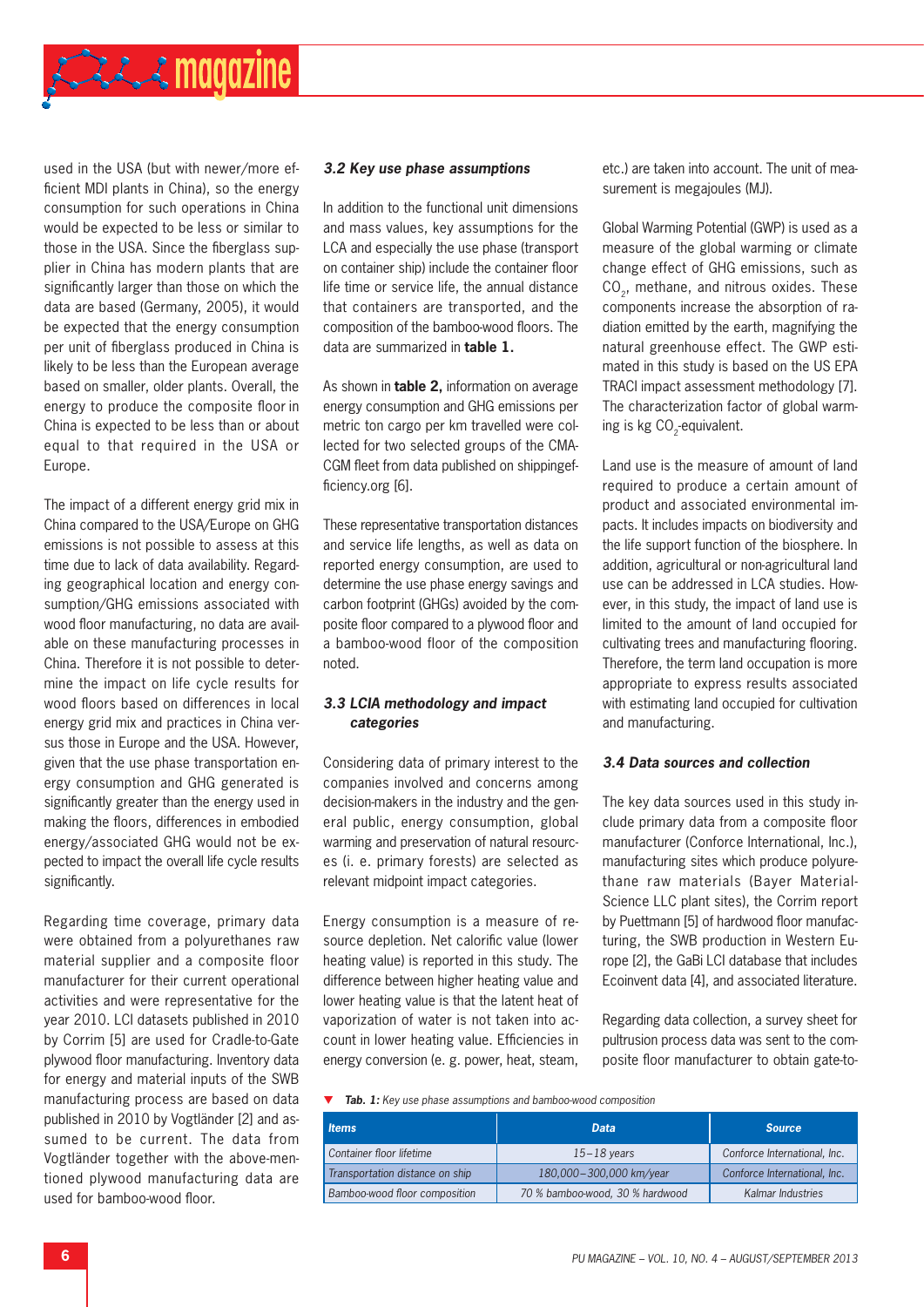

gate onsite energy consumption, emissions and transportation data. The energy and emissions data were averaged based on several days of operation at the composite floor manufacturing operation.

#### *3.5 Allocation, cut-off criteria, and data quality*

Allocation of energy and environmental burdens is based on the mass of raw materials in the manufacturing process, e. g. the mass of MDI and HCl (co-product of MDI) in the MDI production. Regarding container floor manufacturing, since there is no co-product, no allocation is needed. At the end-of-life, landfilled materials (e. g. 50 % of container floors) are transported to a landfill and landfill burdens are allocated to the floor product. Since reused/recycled materials (e. g. 50 % of the composite floor) will be used for other products, environmental burdens from reuse/recycle processing are thus allocated to another product system. Thus, only burdens associated with transportation to the reuse/recycling center are allocated to container floors.

The reason for allocating transportation to the reuse/recycling facility is that container floors have to be either sent to landfill (or also to an incinerator in the case of wood floors) or to a recycling facility. Thus, the transportation to a recycling facility should be allocated to container floor just as transportation is allocated to floor sent to a landfill or incineration facility.

For mass/energy, a flow less than  $1\%$  of the cumulative mass/energy from reliable estimates of inputs into the LCI model may be excluded. For example, if GHGs of one flow (emissions for a process) are over 1 % of the total GHGs, it is included. The sum of the neglected material flows may not exceed 5 % of mass, energy or GHGs. The process to apply these cut-off criteria is to test the 1 % mass cut-off rule first, then before excluding any flow, the energy and GHGs criteria are also tested. One flow can be excluded only if it has met all criteria (less than 1 % of mass, energy, GHGs). Lastly, a check is made of the sum of mass flows to assure they do not exceed 5 % within each of the categories.

The "pedigree matrix" by Weidema [8], which rates data quality using defined criteria for each characteristic, is used for assessing the inventory data source quality. Data quality is assessed according to five characteristics: "reliability", "completeness", "temporal correlation", "geographic correlation", and "further technological correlation".

Each characteristic is divided into five quality levels with a score between 1 and 5, with 1 being the highest quality and 5 the lowest. Uncertainty analysis can be conducted with the data quality scores, but limitations of this uncertainty analysis method should be noted:

- missing data is not taken into account,
- model approach appropriateness is not assessed,
- human errors during modeling are not assessed.

#### *3.6 End-of-life options*

End-of-life options for the three types of floors are summarized in **table 3.** 50 % of the composite floor is transported to a grinding facility and processed for recycling and use by secondary customers. Energy to grind the composite floor and transportation

| <b>Nominal capacity</b><br>(TEUs) | <b>Adjusted GWP factor</b><br>(kg CO, eq/t/km) | Cradle-to-gate energy<br>(MJ/t/km) | $\triangleleft$ Tab. 2:                              |
|-----------------------------------|------------------------------------------------|------------------------------------|------------------------------------------------------|
| 5.782                             | 0.01493                                        | 0.1862                             | Average energy consump-                              |
| 11.388                            | 0.01072                                        | 0.1330                             | tion and GWP factors for<br>selected container ships |
|                                   |                                                |                                    |                                                      |

| <b>Mass fraction</b> | <b>Composite floor</b>         | Plywood/bamboo-wood floors                                                          | $\blacksquare$ Tab. 3:                                      |
|----------------------|--------------------------------|-------------------------------------------------------------------------------------|-------------------------------------------------------------|
| End-of-life options  | 50 % landfill<br>50 % recycled | 80 % landfill<br>20 % burned to recover energy<br>(50 % energy recovery efficiency) | End-of-Life options for<br>composite and wood floor-<br>ing |

to secondary customers are not allocated to the first life of the composite floor since these burdens are allocated to the next product system. Thus, only energy and GWP factors for transportation to the grinding facility are included in the system boundary.

For the plywood and bamboo-wood floors. 20 % by weight is assumed to be burned and used to recover energy with an efficiency of 50 %, which means only 10 % of the embodied energy the in plywood/bamboo-wood floors can be recovered. However, since 20 % of the mass is burned, the GWP factor is calculated based on 20 % of the floor mass. The other 80 % of plywood and bamboo-wood goes to a landfill site.

In order to study the uncertainties in end-oflife options (landfill vs. recycling or burning), a sensitivity analysis was done for the endof-life phase. Two extreme scenarios (100 % recycling or burning versus 100 % landfill) are calculated for each type of floor to show the impact of end-of-life options.

The transportation of container floors at their end-of-life is assumed to be with a 22 t payload truck. The energy consumption is 0.9338 MJ/(1,000 kg km) and the GWP factor is 0.0653 kg  $CO<sub>2</sub>$ -eq/(1000 kg km). For the composite floor, the average distance is assumed to be 250 km to the landfill/reuse facility. For plywood/bamboo-wood floors, the average distance to the landfill/incineration facility likewise is assumed to be 250 km.

## *4. Life cycle impact assessment (LCIA) results*

The summary of the LCIA results presented in this section is based on the scenarios:

- 1) Life time average transportation distances on ocean-going ships and inland truck transportation are 4,050,000 km and 123,750 km, respectively and
- 2) The end-of-life scenario is  $50%$  landfill, 50 % recycling for the composite, and 80 % landfill, 20 % burning for plywood/ bamboo-wood floor. Results for energy and GHGs for two types of container ship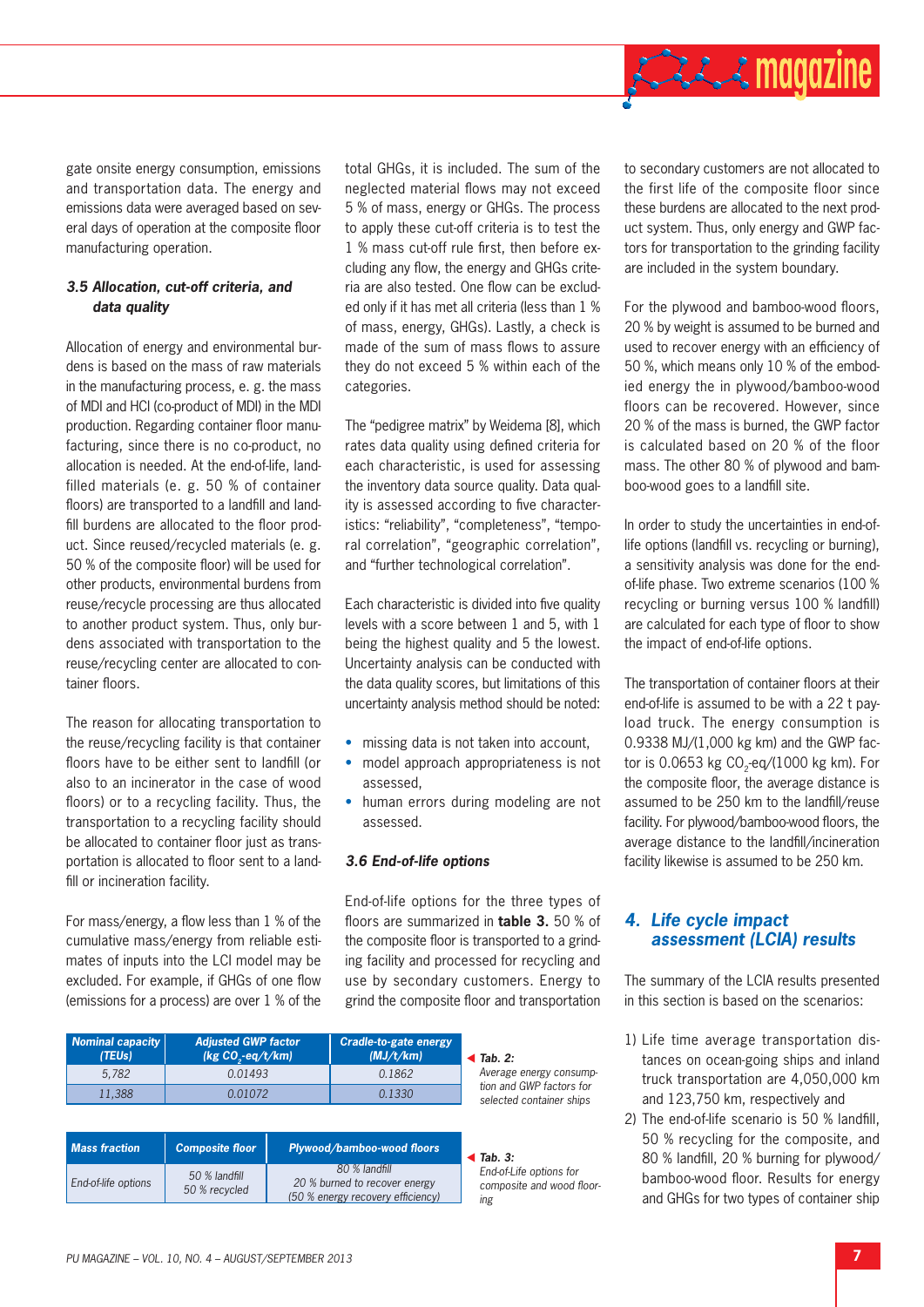

capacities (6,000 and 12,000 TEU) are presented in **figures 5-8.** The delta of energy and GHGs in the figures are based on one floor used in one TEU, excluding freight and steel container, for scenarios noted above.

The negative values in **figures 5-8** indicate where the wood floors use less energy and emit less GHG in their life cycle compared to the composite floor. The positive values show where the composite uses less energy and emits less GHG in its life cycle compared to the wood floors. The net total results for one floor on a 6,000 and 12,000 TEU ship can be seen, where the values are stated as net values by adding up the use, end-of-life, and repair stages.

Although the fuel savings associated with the flooring account for approximately  $0.5 - 1$  % in relation to the fuel used on a container ship, there are nevertheless energy savings and carbon emissions reduced as a result of the lighter composite flooring compared to wood.

Regarding energy savings for one floor on a 6,000 TEU ship (fig. 5) based on the average life time, transportation distance and end-of-life scenarios, the composite saves 74.5 GJ/TEU vs. the bamboo-wood floor and 43.7 GJ/TEU vs. the plywood floor. When it comes to carbon footprint (fig. 6), the GHGs prevented by using the composite floor are 4.7 t CO<sub>2</sub>-eq/TEU vs. the bamboo-wood floor and  $2.6$  t CO<sub>2</sub>-eq/TEU vs. the plywood floor.

Considering energy savings for one floor on a 12,000 TEU ship (fig. 7) based on the average life time, transportation distance, and end-of-life scenarios, the composite floor saves 57.2 GJ/TEU vs. the bamboo-wood floor and 32.1 GJ/TEU vs. the plywood floor. Regarding carbon footprint **(fig. 8),** the GHGs prevented are 3.4 t CO<sub>2</sub>-eq/TEU vs. the bamboo-wood floor and  $1.7 \text{ t } CO$ <sub>-eq/</sub> TEU vs. the plywood floor.

#### *4.1 Land occupation*

Land occupation, or land required for manufacturing facilities and tree cultivation in this estimate, is normally categorized as an impact category, e. g. Impact 2002+ defines land occupation as a midpoint impact category. Land occupation is estimated based on assumptions and data listed in the original LCA report [9], where the calculations are described in detail. The estimate is based on a composite floor plant producing 250,000 TEU per year for 20 years versus the land required for sustainable cultivation of plywood and bamboowood needed for that same TEU volume and time span. If non-sustainable practices (illegal harvesting) were used, the amount of land required for tree growth would be









expected to be even greater. **Table 4** summarizes the land occupation results for each floor type. As seen from the tabulated results for the same amount of container floors (250,000 TEU per year) for a 20 year period, the plywood floor requires more than 100,000 times the land required by the composite, and the bamboo-wood floor requires over 45,000 times more land compared to the composite. These results are not surprising given that the composite floor requires relatively small areas of land for manufacturing plants, compared to land needed for cultivation of trees for wood products.